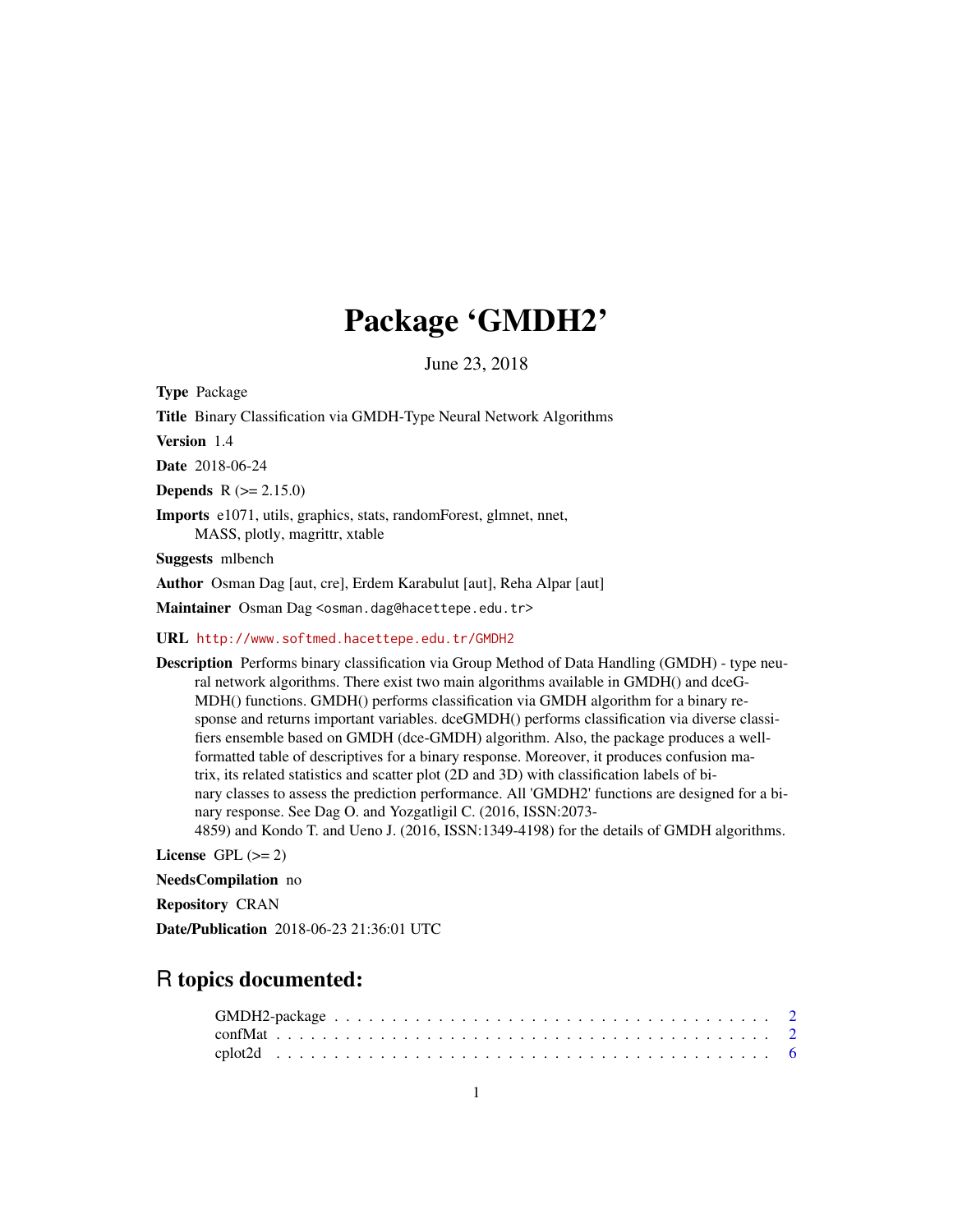#### <span id="page-1-0"></span> $2 \cos(\theta)$  conflat

| Index |  |
|-------|--|
|       |  |
|       |  |
|       |  |
|       |  |
|       |  |
|       |  |
|       |  |

GMDH2-package *Binary Classification via GMDH-Type Neural Network Algorithms*

#### Description

Performs binary classification via Group Method of Data Handling (GMDH) - type neural network algorithms. There exist two main algorithms available in GMDH() and dceGMDH() functions. GMDH() performs classification via GMDH algorithm for a binary response and returns important variables. dceGMDH() performs classification via diverse classifiers ensemble based on GMDH (dce-GMDH) algorithm. Also, the package produces a well-formatted table of descriptives for a binary response. Moreover, it produces confusion matrix, its related statistics and scatter plot (2D and 3D) with classification labels of binary classes to assess the prediction performance. All 'GMDH2' functions are designed for a binary response. See Dag O. and Yozgatligil C. (2016, ISSN:2073-4859) and Kondo T. and Ueno J. (2016, ISSN:1349-4198) for the details of GMDH algorithms.

#### Details

| Package: | GMDH       |
|----------|------------|
| Type:    | Package    |
| License: | $GPL (=2)$ |

confMat *Confusion Matrix*

#### Description

confMat constructs a 2×2 confusion matrix and returns some statistics related to confusion matrix.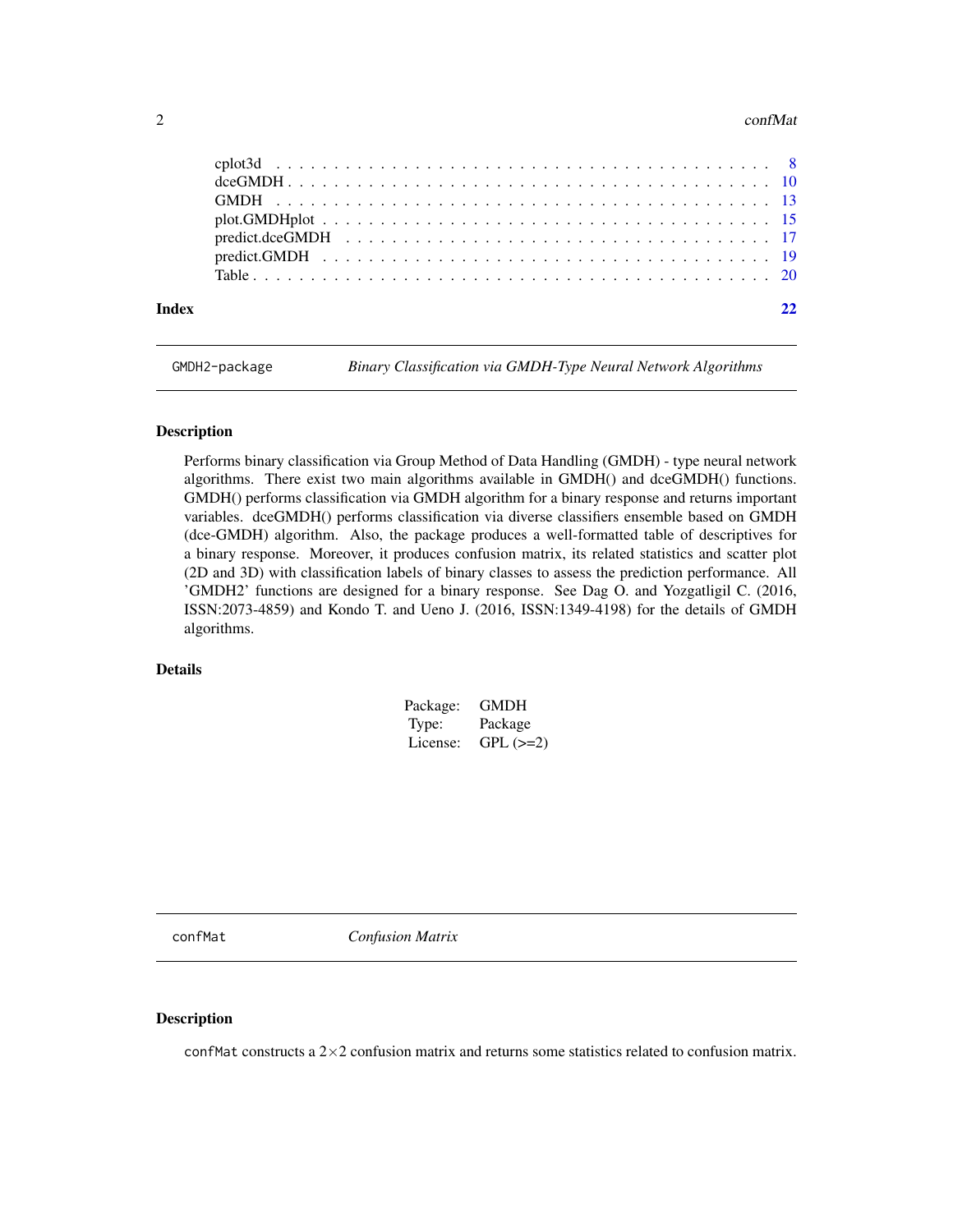#### <span id="page-2-0"></span>confMat 3

#### Usage

```
confMat(data, ...)
## Default S3 method:
confMat(data, reference, positive = NULL, verbose = TRUE, ...)
## S3 method for class 'table'
confMat(data, positive = NULL, verbose = TRUE, ...)
```
#### Arguments

| data      | a factor of predicted classes (for the default method) or an object of class table.           |
|-----------|-----------------------------------------------------------------------------------------------|
| $\cdot$   | option to be passed to table. Note: do not include reference here.                            |
| reference | a factor of classes to be used as the true results.                                           |
| positive  | an optional character string for the factor level that corresponds to a "positive"<br>result. |
| verbose   | a logical for printing output to R console.                                                   |

#### Details

The confMat function requires that the factors have exactly the same levels. The function constructs  $2\times2$  confusion matrix and calculates accuracy, no information rate (NIR), unweighted Kappa statistic, Matthews correlation coefficient, sensitivity, specificity, positive predictive value (PPV), negative predictive value (NPV), prevalence, balanced accuracy, youden index, detection rate, detection prevalence, precision, recall and F1 measure.

Suppose a  $2\times 2$  table with notation

|           | Reference |          |
|-----------|-----------|----------|
| Predicted | Event     | No Event |
| Event     | TР        | FP       |
| No Event  | FN        | TN       |

TP is the number of true positives, FP is the number of false positives, FN is the number of false negatives and TN is the number of true negatives.

$$
Accuracy = \frac{TP + TN}{TP + FP + FN + TN}
$$

$$
NIR = max(Prevalence, 1 - Prevalence)
$$

$$
Kappa = \frac{Accuracy - \frac{(TP + FP)(TP + FN) + (FN + TN)(FP + TN)}{(TP + FP + FN + TN)^2}}{1 - \frac{(TP + FP)(TP + FN) + (FN + TN)(FP + TN)}{(TP + FP + FN + TN)^2}}
$$

$$
MCC = \frac{TP \times TN - FN \times FN}{\sqrt{(TP + FP) \times (FN + TN) \times (TP + FN) \times (FP + TN)}}
$$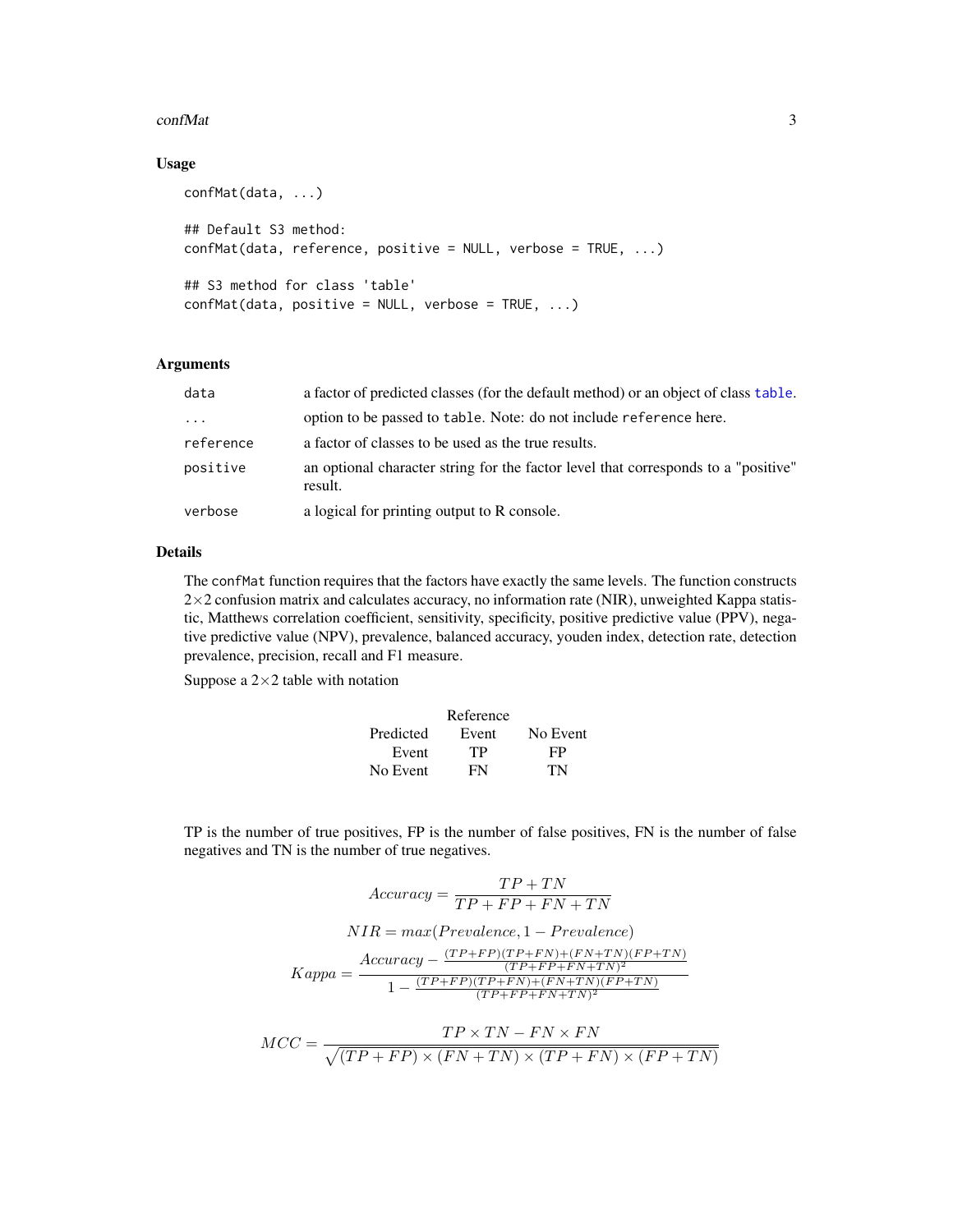$$
Sensitivity = \frac{TP}{TP + FN}
$$
\n
$$
Specificity = \frac{TN}{TN + FP}
$$
\n
$$
PPV = \frac{TP}{TP + FP}
$$
\n
$$
NPV = \frac{TN}{TN + FN}
$$
\n
$$
Prevalence = \frac{TP + FN}{TP + FP + FN + TN}
$$
\n
$$
Balanced accuracy = \frac{Sensitivity + Specificity}{2}
$$
\n
$$
Youden index = Sensitivity + Specificity - 1
$$
\n
$$
Detection rate = \frac{TP}{TP + FP + FN + TN}
$$
\n
$$
Detection\ prevalence = \frac{TP + FP}{TP + FP + FN + TN}
$$
\n
$$
Precision = \frac{TP}{TP + FP}
$$
\n
$$
Recall = \frac{TP}{TP + FN}
$$
\n
$$
F1 = \frac{2}{Recall + Precision}
$$

#### Value

Returns a list containing following elements:

| table       | confusion matrix                 |
|-------------|----------------------------------|
| accuracy    | accuracy                         |
| NTR         | no information rate              |
| kappa       | unweighted kappa                 |
| MCC.        | Matthews correlation coefficient |
| sensitivity | sensitivity                      |
| specificity | specificity                      |
| <b>PPV</b>  | positive predictive value        |
| <b>NPV</b>  | negative predictive value        |
| prevalence  | prevalence                       |
| baccuracy   | balanced accuracy                |
| youden      | vouden index                     |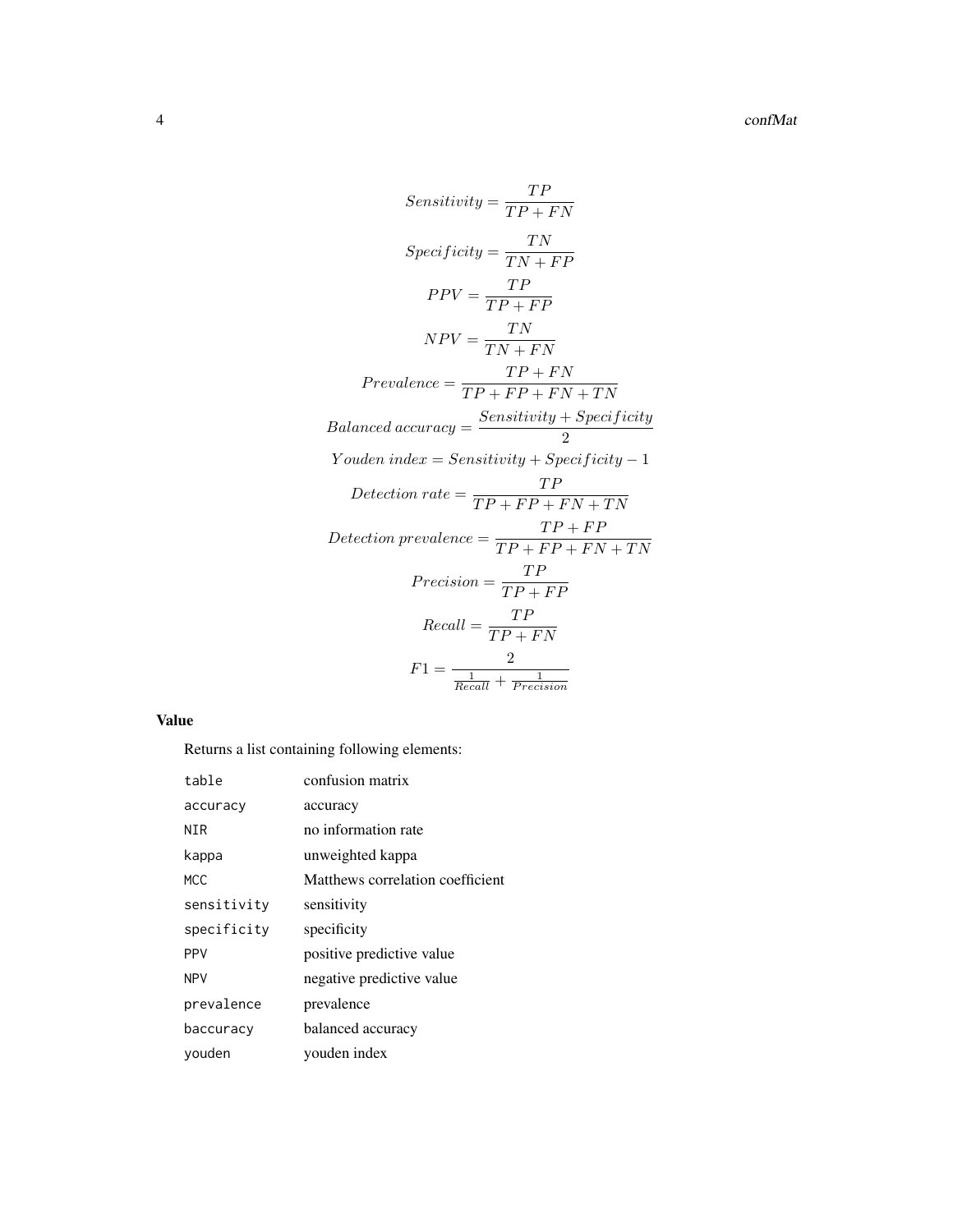#### <span id="page-4-0"></span>confMat 5

| detectRate     | detection rate                             |
|----------------|--------------------------------------------|
| detectPrev     | detection prevalence                       |
| precision      | precision                                  |
| recall         | recall                                     |
| F <sub>1</sub> | F1 measure                                 |
| all            | returns a matrix containing all statistics |

#### Note

If the factors, reference and data, have the same levels, but in the incorrect order, the confMat will reorder data with the order of reference.

#### Author(s)

Osman Dag

#### See Also

[confusionMatrix](#page-0-0)

#### Examples

library(GMDH2)

library(mlbench) data(BreastCancer)

data <- BreastCancer

```
# to obtain complete observations
completeObs <- complete.cases(data)
data <- data[completeObs,]
```
x <- data.matrix(data[,2:10])  $y \leftarrow \text{data}[, 11]$ 

```
seed <- 12345
set.seed(seed)
nobs <- length(y)
```
# to split train, validation and test sets

indices <- sample(1:nobs)

```
ntrain <- round(nobs*0.6,0)
nvalid <- round(nobs*0.2,0)
ntest <- nobs-(ntrain+nvalid)
```

```
train.indices <- sort(indices[1:ntrain])
```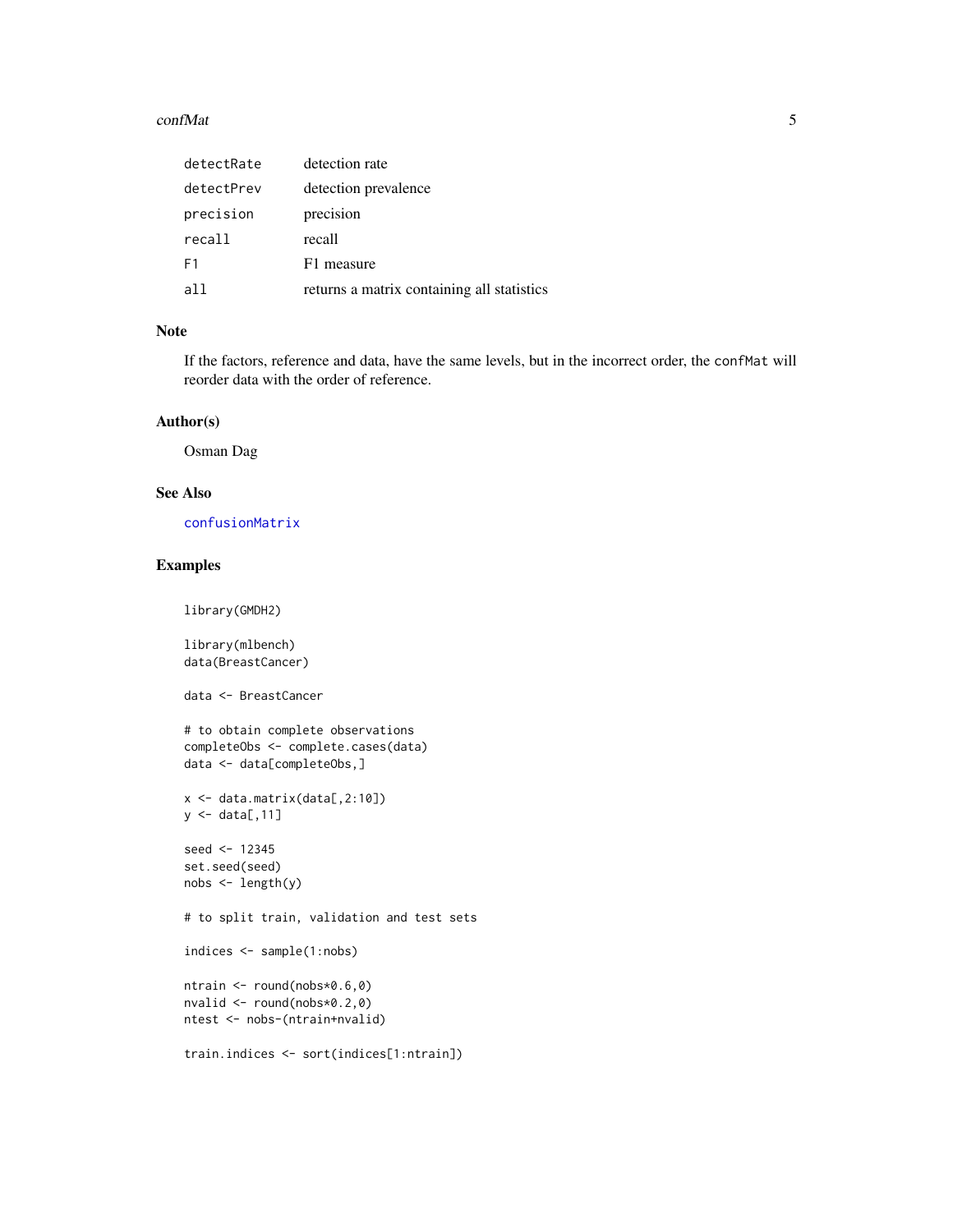```
valid.indices <- sort(indices[(ntrain+1):(ntrain+nvalid)])
test.indices <- sort(indices[(ntrain+nvalid+1):nobs])
x.train <- x[train.indices,]
y.train <- y[train.indices]
x.valid <- x[valid.indices,]
y.valid <- y[valid.indices]
x.test <- x[test.indices,]
y.test <- y[test.indices]
set.seed(seed)
# to construct model via dce-GMDH algorithm
model <- dceGMDH(x.train, y.train, x.valid, y.valid)
# to obtain predicted classes for test set
y.test_pred <- predict(model, x.test, type = "class")
# to obtain confusion matrix and some statistics for test set
confMat(y.test_pred, y.test, positive = "malignant")
# to obtain statistics from table
result <- table(y.test_pred, y.test)
confMat(result, positive = "malignant")
```
cplot2d *2D Scatter Plot with Classification Labels*

#### Description

cplot2d produces two dimensional scatter plot with classification labels of binary classes.

#### Usage

```
cplot2d(x1, x2, ypred, yobs, colors = c("red", "blue"), symbols = c("circle", "o"),
  size = 10, xlab = NULL, ylab = NULL, title = NULL
```
#### Arguments

| x1    | the horizontal coordinate of points in the plot.    |
|-------|-----------------------------------------------------|
| x2    | the vertical coordinate of points in the plot.      |
| vpred | a factor of the predicted binary response variable. |
| vobs  | a factor of the observed binary response variable.  |

<span id="page-5-0"></span>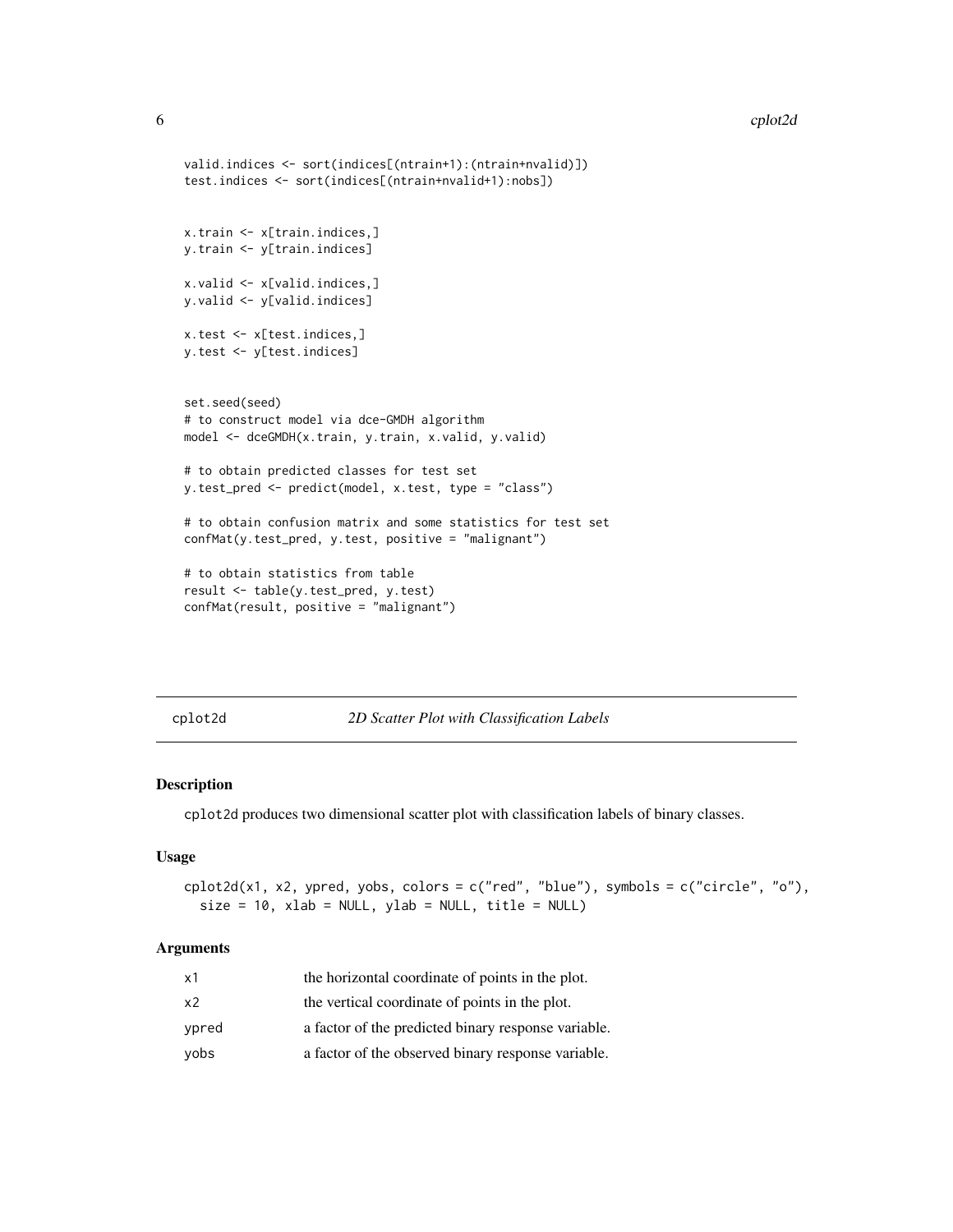#### <span id="page-6-0"></span>cplot2d **7**

| colors  | a vector of two colors specifying the levels of the observed binary response<br>variable.   |
|---------|---------------------------------------------------------------------------------------------|
| symbols | a vector of two symbols specifying the levels of the predicted binary response<br>variable. |
| size    | the size of symbols.                                                                        |
| xlab    | a label for the x axis, defaults to a description of x1.                                    |
| ylab    | a label for the y axis, defaults to a description of x2.                                    |
| title   | a main title of the plot.                                                                   |

#### Details

Symbols indicate the observed classes of binary response. Colors show TRUE or FALSE classification of the observations.

#### Value

An object with class "plotly" and "htmlwidget".

#### Author(s)

Osman Dag

#### See Also

[plot\\_ly](#page-0-0)

#### Examples

```
library(GMDH2)
```
library(mlbench) data(BreastCancer)

data <- BreastCancer

```
# to obtain complete observations
completeObs <- complete.cases(data)
data <- data[completeObs,]
```

```
x <- data.matrix(data[,2:10])
y <- data[,11]
seed <- 12345
```
set.seed(seed) nobs <- length(y)

# to split train, validation and test sets

```
indices <- sample(1:nobs)
```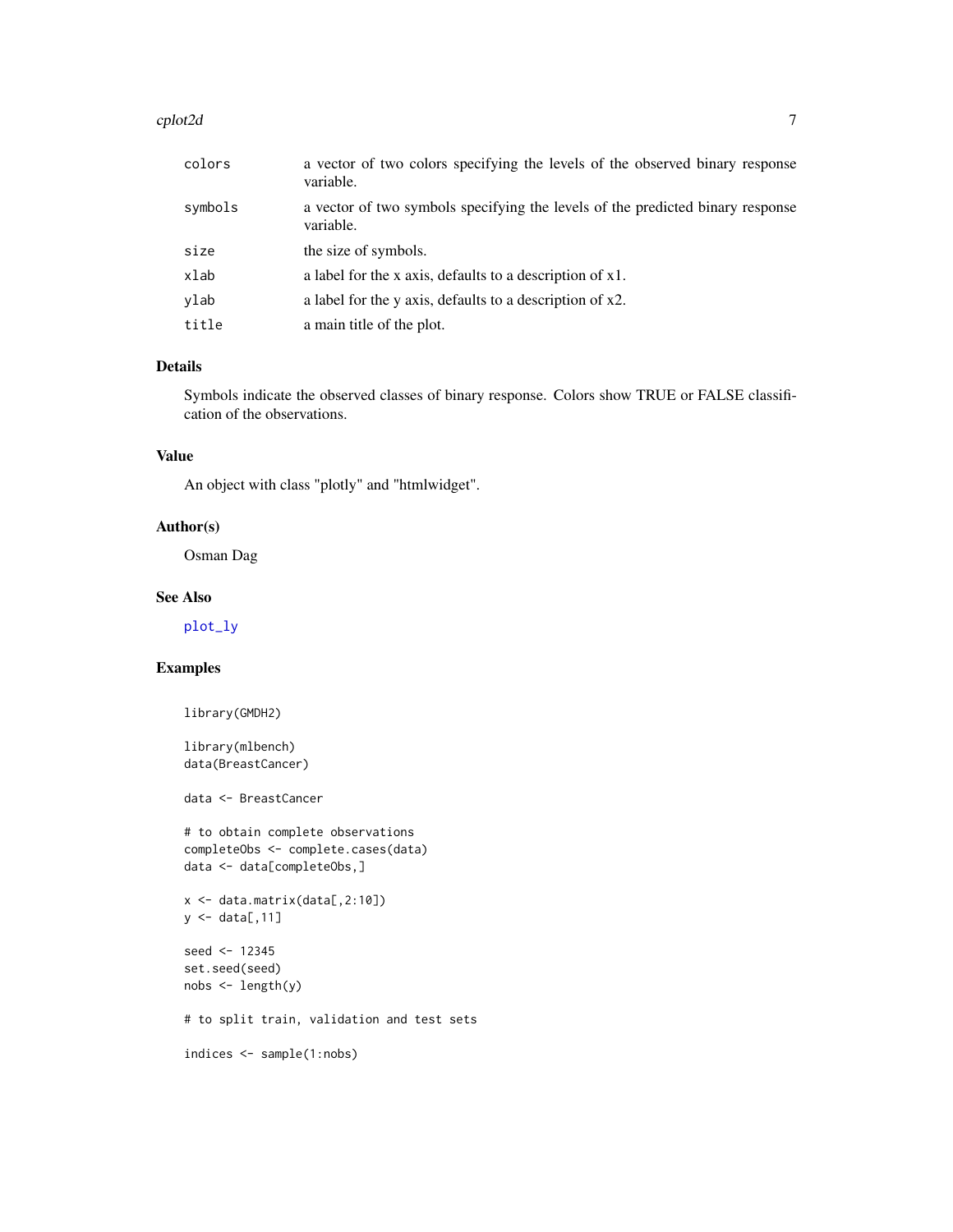```
ntrain <- round(nobs*0.6,0)
nvalid <- round(nobs*0.2,0)
ntest <- nobs-(ntrain+nvalid)
train.indices <- sort(indices[1:ntrain])
valid.indices <- sort(indices[(ntrain+1):(ntrain+nvalid)])
test.indices <- sort(indices[(ntrain+nvalid+1):nobs])
x.train <- x[train.indices,]
y.train <- y[train.indices]
x.valid <- x[valid.indices,]
y.valid <- y[valid.indices]
x.test <- x[test.indices,]
y.test <- y[test.indices]
set.seed(seed)
# to construct model via dce-GMDH algorithm
model <- dceGMDH(x.train, y.train, x.valid, y.valid)
# to obtain predicted classes for test set
y.test_pred <- predict(model, x.test, type = "class")
# to obtain confusion matrix and some statistics for test set
confMat(y.test_pred, y.test, positive = "malignant")
# to produce 2D scatter plot with classification labels for test set
\text{cplot2d}(x.\text{test[,1]}, x.\text{test[,6]}, y.\text{test\_pred}, y.\text{test}, symbols = c("x", "o"))cplot2d(x.test[,1], x.test[,6], y.test_pred, y.test, colors = c("red", "black"))
```

```
cplot3d 3D Scatter Plot with Classification Labels
```
#### Description

cplot3d produces three dimensional scatter plot with classification labels of binary classes.

#### Usage

```
cplot3d(x1, x2, x3, ypred, yobs, colors = c("red", "blue"),symbols = c("circle", "o"), size = 10, xlab = NULL, ylab = NULL, zlab = NULL,
  title = NULL)
```
<span id="page-7-0"></span>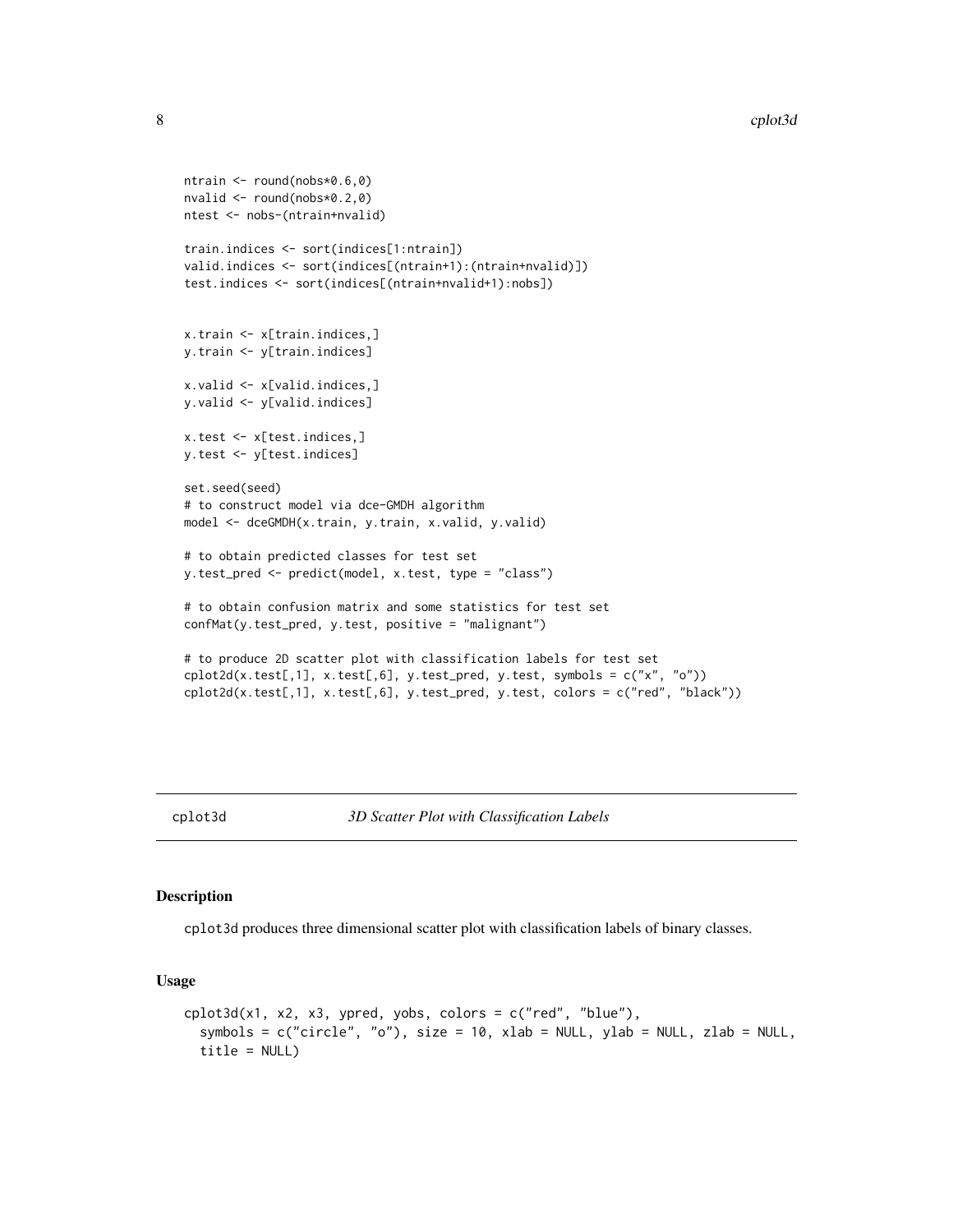#### <span id="page-8-0"></span>cplot3d 99 and 2012 12:00 point of the contract of the contract of the contract of the contract of the contract of the contract of the contract of the contract of the contract of the contract of the contract of the contrac

#### Arguments

| x1      | the x coordinate of points in the plot.                                                     |
|---------|---------------------------------------------------------------------------------------------|
| x2      | the y coordinate of points in the plot.                                                     |
| x3      | the z coordinate of points in the plot.                                                     |
| ypred   | a factor of the predicted binary response variable.                                         |
| yobs    | a factor of the observed binary response variable.                                          |
| colors  | a vector of two colors specifying the levels of the observed binary response<br>variable.   |
| symbols | a vector of two symbols specifying the levels of the predicted binary response<br>variable. |
| size    | the size of symbols.                                                                        |
| xlab    | a label for the x axis, defaults to a description of x1.                                    |
| ylab    | a label for the y axis, defaults to a description of x2.                                    |
| zlab    | a label for the z axis, defaults to a description of x3.                                    |
| title   | a main title of the plot.                                                                   |

#### Details

Symbols indicate the observed classes of binary response. Colors show TRUE or FALSE classification of the observations.

#### Value

An object with class "plotly" and "htmlwidget".

#### Author(s)

Osman Dag

#### See Also

[plot\\_ly](#page-0-0)

#### Examples

library(GMDH2)

library(mlbench) data(BreastCancer)

data <- BreastCancer

```
# to obtain complete observations
completeObs <- complete.cases(data)
data <- data[completeObs,]
```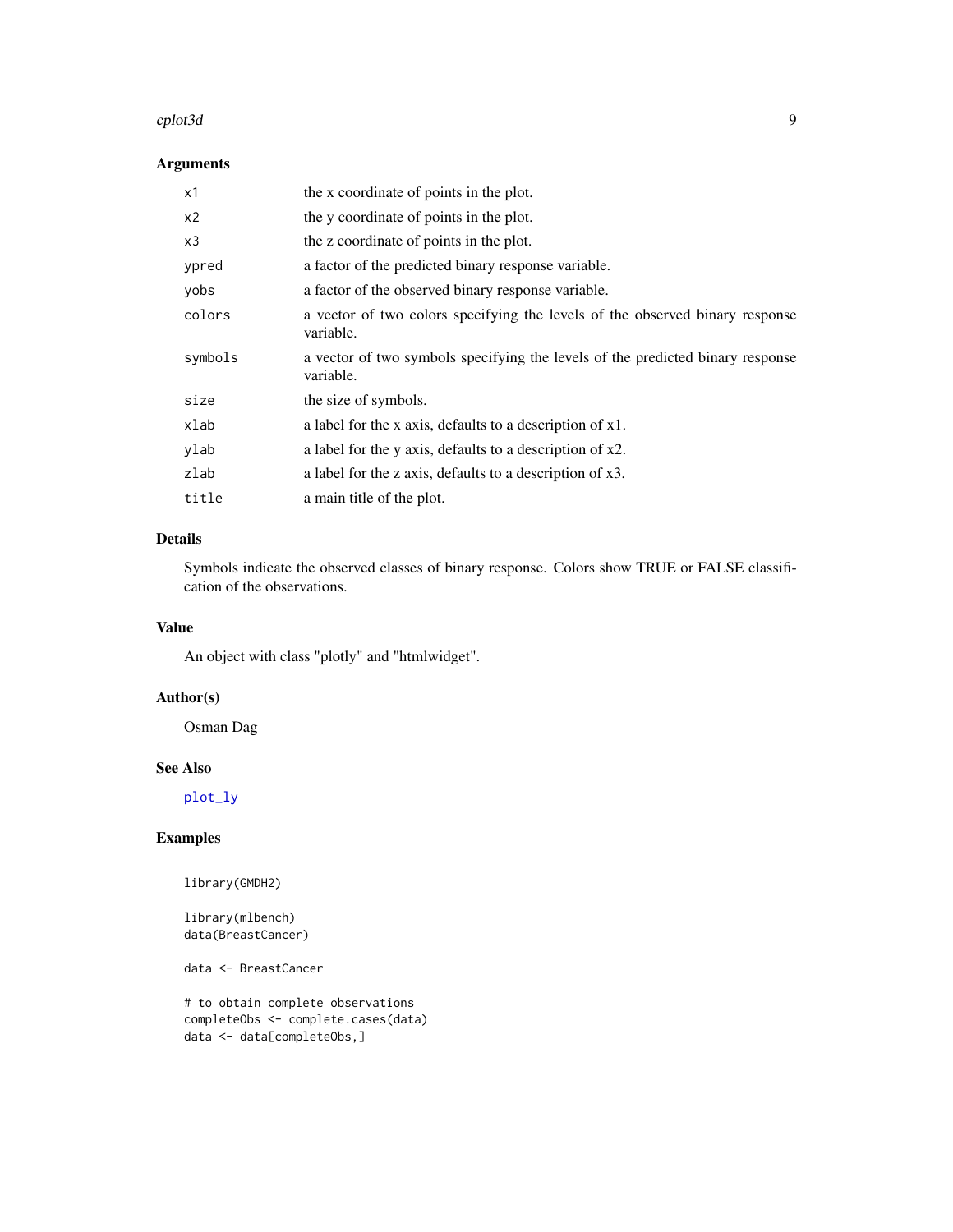```
x <- data.matrix(data[,2:10])
y \leftarrow data[, 11]seed <- 12345
set.seed(seed)
nobs <- length(y)
# to split train, validation and test sets
indices <- sample(1:nobs)
ntrain <- round(nobs*0.6,0)
nvalid <- round(nobs*0.2,0)
ntest <- nobs-(ntrain+nvalid)
train.indices <- sort(indices[1:ntrain])
valid.indices <- sort(indices[(ntrain+1):(ntrain+nvalid)])
test.indices <- sort(indices[(ntrain+nvalid+1):nobs])
x.train <- x[train.indices,]
y.train <- y[train.indices]
x.valid <- x[valid.indices,]
y.valid <- y[valid.indices]
x.test <- x[test.indices,]
y.test <- y[test.indices]
set.seed(seed)
# to construct model via dce-GMDH algorithm
model <- dceGMDH(x.train, y.train, x.valid, y.valid)
# to obtain predicted classes for test set
y.test_pred <- predict(model, x.test, type = "class")
# to obtain confusion matrix and some statistics for test set
confMat(y.test_pred, y.test, positive = "malignant")
# to produce 3D scatter plot with classification labels for test set
cplot3d(x.test[,1], x.test[,6], x.test[,3], y.test_pred, y.test,
colors = c("red", "black"))
```
<span id="page-9-1"></span>dceGMDH *Diverse Classifiers Ensemble Based on GMDH-Type Neural Network Algorithm for Binary Classification*

<span id="page-9-0"></span>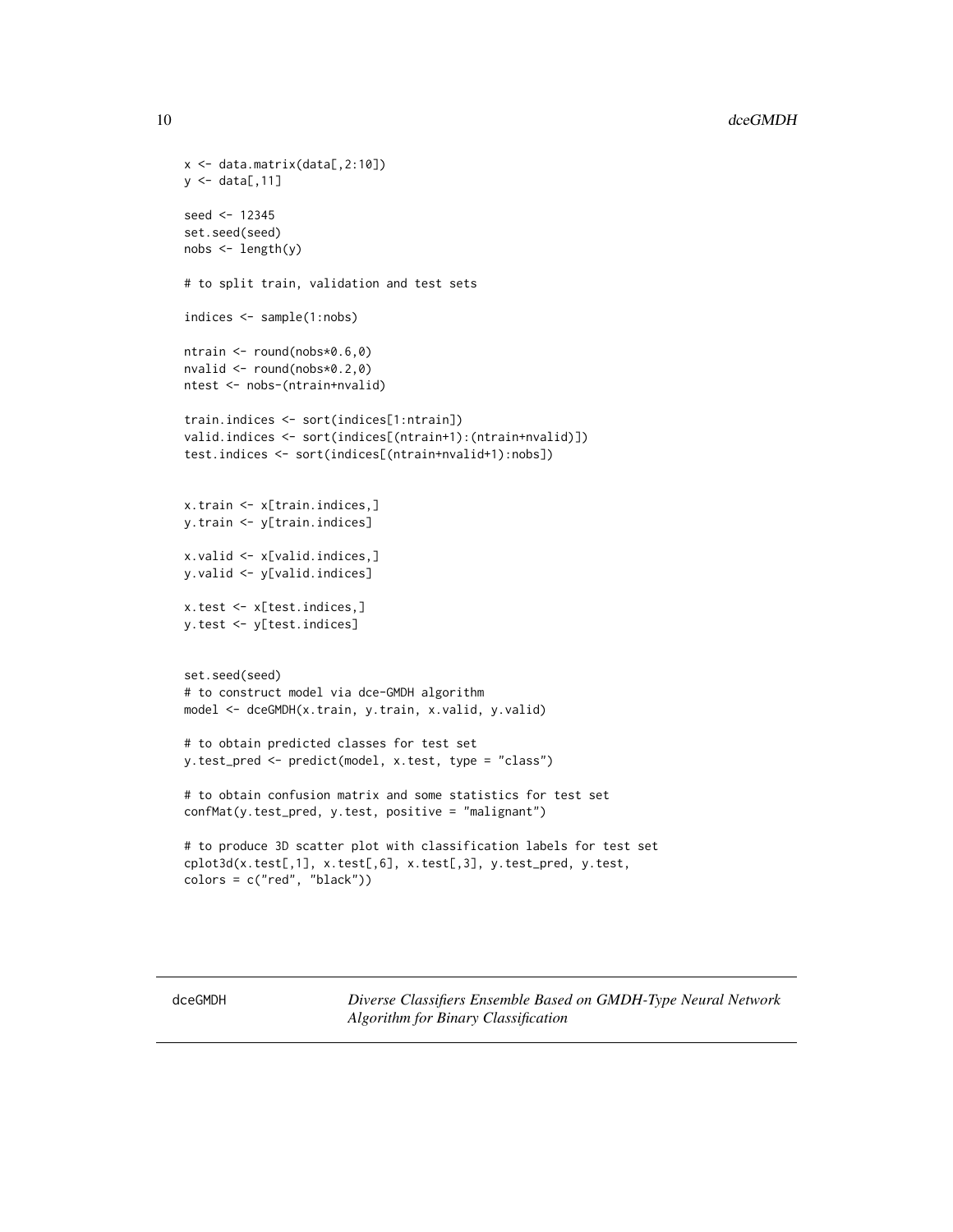#### <span id="page-10-0"></span>dceGMDH 11

#### Description

dceGMDH makes a binary classification via diverse classifiers ensemble Based on GMDH-Type Neural Network (dce-GMDH) Algorithm.

#### Usage

```
dceGMDH(x.train, y.train, x.valid, y.valid, alpha = 0.6, maxlayers = 10,
 maxneurons = 15, exCriterion = "MSE", verbose = TRUE, svm_options,
  randomForest_options, naiveBayes_options, cv.glmnet_options, nnet_options, ...)
```
#### Arguments

| x.train              | a n1xp matrix to be included in model construction, n1 is the number of obser-<br>vations and p is the number of variables.          |  |
|----------------------|--------------------------------------------------------------------------------------------------------------------------------------|--|
| y.train              | a factor of binary response variable to be included in model construction.                                                           |  |
| x.valid              | a n2xp matrix to be used for neuron selection, n2 is the number of observations<br>and p is the number of variables.                 |  |
| y.valid              | a factor of binary response variable to be used for neuron selection.                                                                |  |
| alpha                | the selection pressure in a layer. Defaults alpha $= 0.6$ .                                                                          |  |
| maxlayers            | the number of maximum layers. Defaults maxlayers $= 10$ .                                                                            |  |
| maxneurons           | the number of maximum neurons selected in each layer. Defaults maximum s<br>15.                                                      |  |
| exCriterion          | a character string to select an external criteria. "MSE": Mean Square Error,<br>"MAE": Mean Absolute Error. Default is set to "MSE". |  |
| verbose              | a logical for printing summary output to R console.                                                                                  |  |
| svm_options          | a list for options of svm.                                                                                                           |  |
| randomForest_options |                                                                                                                                      |  |
|                      | a list for options of randomForest.                                                                                                  |  |
| naiveBayes_options   |                                                                                                                                      |  |
|                      | a list for options of naiveBayes.                                                                                                    |  |
| cv.glmnet_options    |                                                                                                                                      |  |
|                      | a list for options of cv.glmnet.                                                                                                     |  |
| nnet_options         | a list for options of nnet.                                                                                                          |  |
| $\cdots$             | not used currently.                                                                                                                  |  |
|                      |                                                                                                                                      |  |

#### Value

A list with class "dceGMDH" and "GMDHplot" containing the following components:

| architecture | all objects stored in construction process of network |
|--------------|-------------------------------------------------------|
| nlayer       | the number of layers                                  |
| neurons      | the number of neurons in layers                       |
| sneurons     | the number of selected neurons in layers              |
| structure    | the summary structure of the process                  |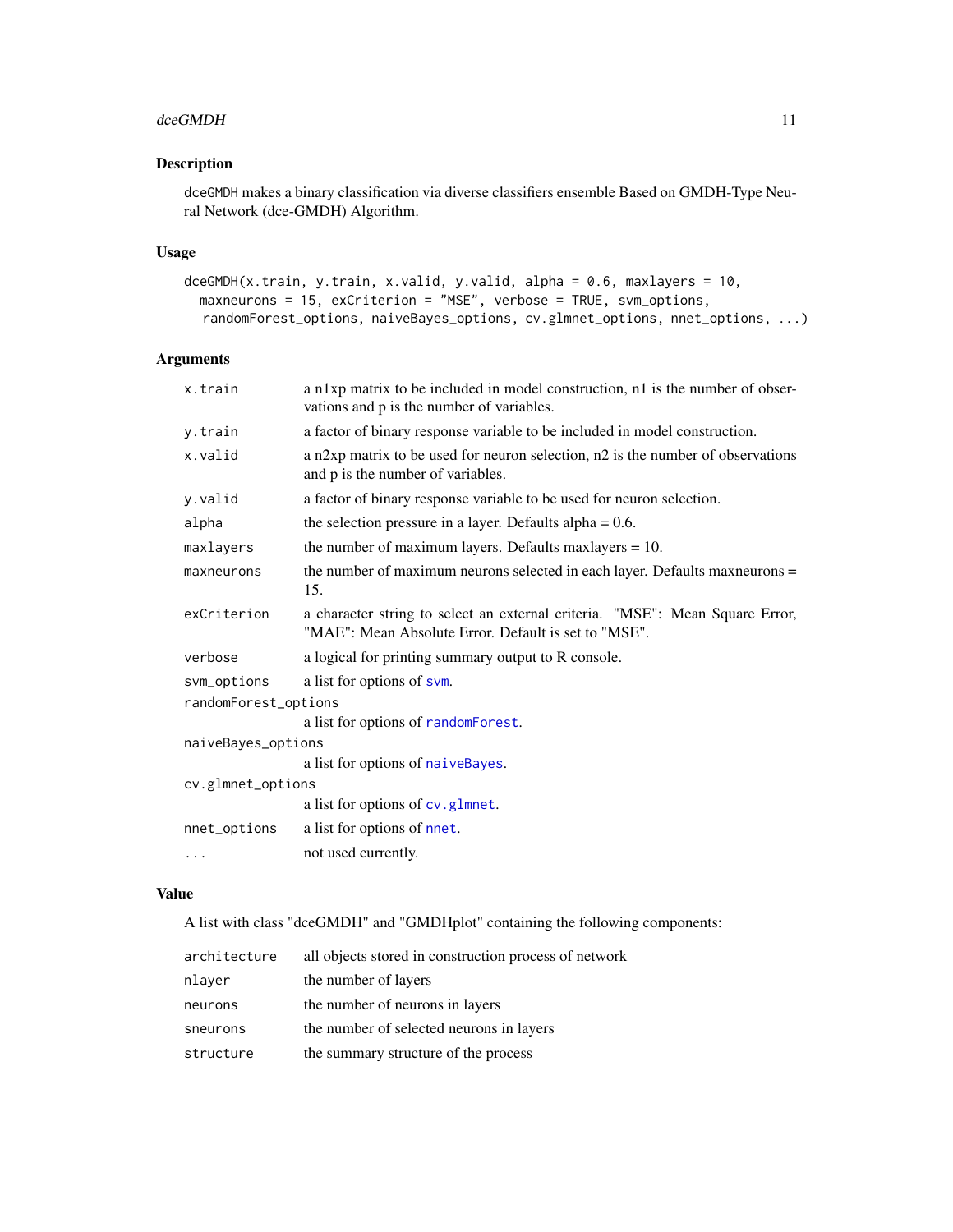#### 12 deed MDH

| levels      | the levels of binary response                                          |
|-------------|------------------------------------------------------------------------|
| base_perf   | the performances of the classifiers on validation set at base training |
| base_models | the constructed base classifiers models                                |
| classifiers | the names of assembled classifiers                                     |
| plot_list   | the list of objects to be used in plot. GMDHplot                       |

#### Author(s)

Osman Dag, Erdem Karabulut, Reha Alpar

#### References

Dag, O., Yozgatligil, C. (2016). GMDH: An R Package for Short Term Forecasting via GMDH-Type Neural Network Algorithms. *The R Journal*, 8:1, 379-386.

Ivakhnenko, A. G. (1966). Group Method of Data Handling - A Rival of the Method of Stochastic Approximation. *Soviet Automatic Control*, 13, 43-71.

Kondo, T., Ueno, J. (2006). Revised GMDH-Type Neural Network Algorithm With A Feedback Loop Identifying Sigmoid Function Neural Network. *International Journal of Innovative Computing, Information and Control*, 2:5, 985-996.

#### Examples

```
library(GMDH2)
library(mlbench)
data(BreastCancer)
data <- BreastCancer
# to obtain complete observations
completeObs <- complete.cases(data)
data <- data[completeObs,]
x <- data.matrix(data[,2:10])
y \leftarrow \text{data}[, 11]seed <- 12345
set.seed(seed)
nobs <- length(y)
# to split train, validation and test sets
indices <- sample(1:nobs)
ntrain <- round(nobs*0.6,0)
nvalid <- round(nobs*0.2,0)
ntest <- nobs-(ntrain+nvalid)
train.indices <- sort(indices[1:ntrain])
```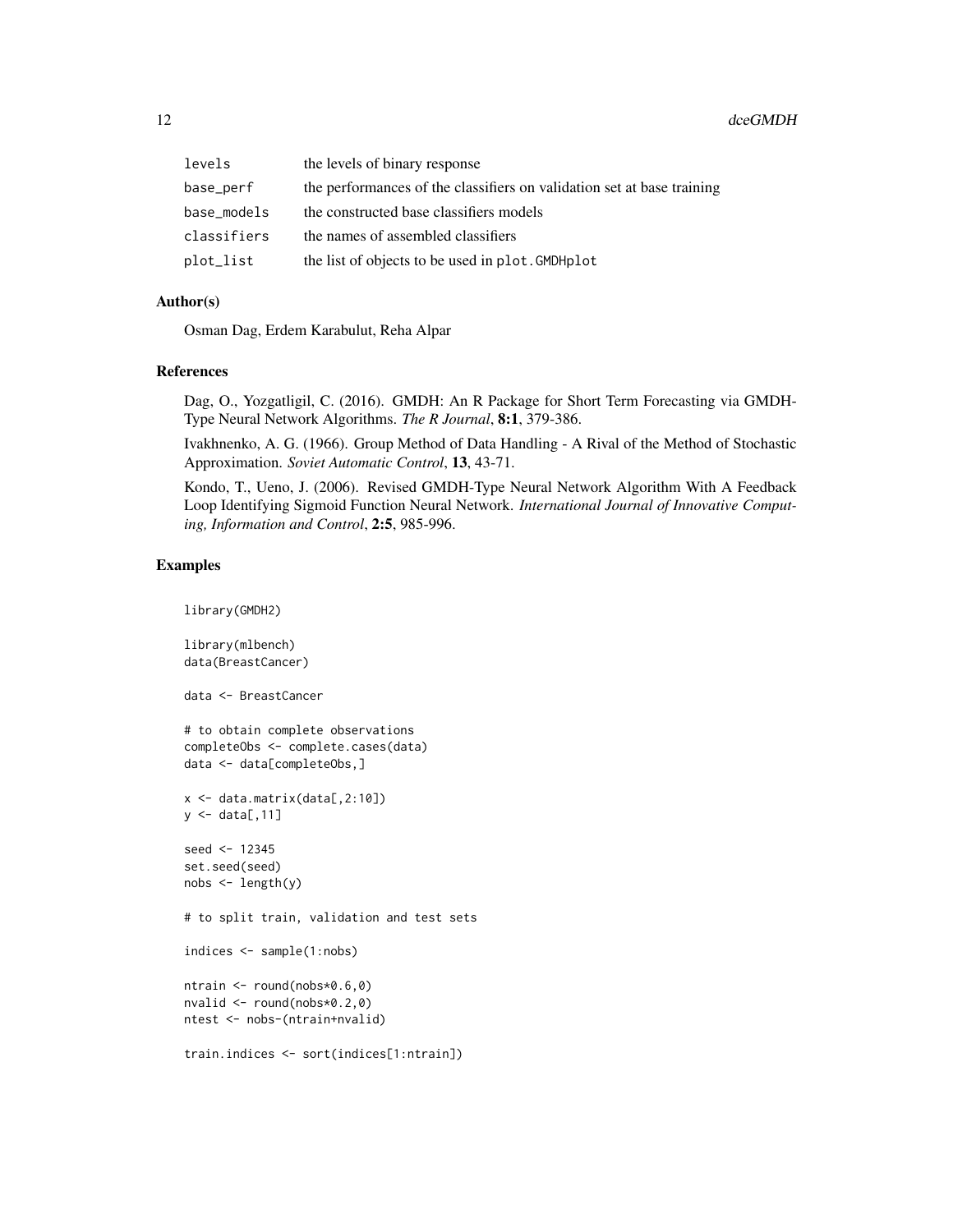#### <span id="page-12-0"></span> $GMDH$  13

```
valid.indices <- sort(indices[(ntrain+1):(ntrain+nvalid)])
test.indices <- sort(indices[(ntrain+nvalid+1):nobs])
x.train <- x[train.indices,]
y.train <- y[train.indices]
x.valid <- x[valid.indices,]
y.valid <- y[valid.indices]
x.test <- x[test.indices,]
y.test <- y[test.indices]
set.seed(seed)
# to construct model via dce-GMDH algorithm
model <- dceGMDH(x.train, y.train, x.valid, y.valid)
# to obtain predicted classes for test set
predict(model, x.test)
```
<span id="page-12-1"></span>GMDH *Feature Selection and Classification via GMDH-Type Neural Network Algorithm for a Binary Response*

#### Description

GMDH makes feature selection and classification via GMDH-type neural network algorithm.

#### Usage

```
GMDH(x.train, y.train, x.value, y.value, alpha = 0.6, maxlayers = 10, maxneurons = 15,exCriterion = "MSE", verbose = TRUE, ...)
```
#### Arguments

| x.train   | a n1xp matrix to be included in model construction, n1 is the number of obser-<br>vations and p is the number of variables. |
|-----------|-----------------------------------------------------------------------------------------------------------------------------|
| y.train   | a factor of binary response variable to be included in model construction.                                                  |
| x.valid   | a n2xp matrix to be used for neuron selection, n2 is the number of observations<br>and p is the number of variables.        |
| y.valid   | a factor of binary response variable to be used for neuron selection.                                                       |
| alpha     | the selection pressure in a layer. Defaults alpha $= 0.6$ .                                                                 |
| maxlayers | the number of maximum layers. Defaults maxlayers $= 10$ .                                                                   |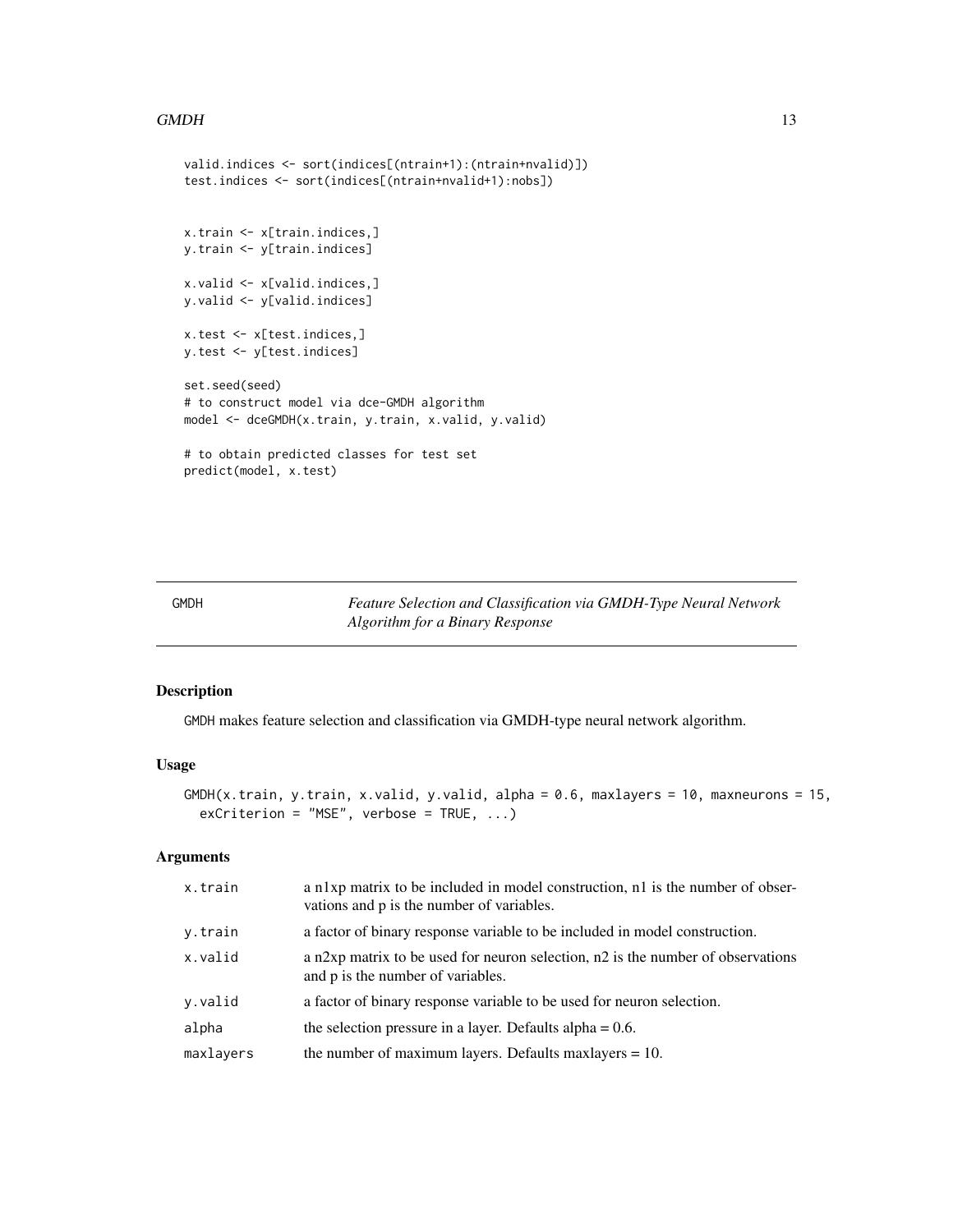| maxneurons  | the number of maximum neurons selected in each layer. Defaults maximum set<br>15.                                                    |
|-------------|--------------------------------------------------------------------------------------------------------------------------------------|
| exCriterion | a character string to select an external criteria. "MSE": Mean Square Error,<br>"MAE": Mean Absolute Error. Default is set to "MSE". |
| verbose     | a logical for printing summary output to R console.                                                                                  |
| $\cdots$    | not used currently.                                                                                                                  |

#### Value

A list with class "GMDH" and "GMDHplot" containing the following components:

| architecture | all objects stored in construction process of network |
|--------------|-------------------------------------------------------|
| nlayer       | the number of layers                                  |
| neurons      | the number of neurons in layers                       |
| sneurons     | the number of selected neurons in layers              |
| structure    | the summary structure of the process                  |
| levels       | the levels of binary response                         |
| features     | the names of variables used in GMDH algorithm         |
| pfeatures    | the column number of variables used in GMDH algorithm |
| nvar         | the number of variables in the data set               |
| plot_list    | the list of objects to be used in plot. GMDHplot      |

#### Author(s)

Osman Dag, Erdem Karabulut, Reha Alpar

#### References

Dag, O., Yozgatligil, C. (2016). GMDH: An R Package for Short Term Forecasting via GMDH-Type Neural Network Algorithms. *The R Journal*, 8:1, 379-386.

Ivakhnenko, A. G. (1966). Group Method of Data Handling - A Rival of the Method of Stochastic Approximation. *Soviet Automatic Control*, 13, 43-71.

Kondo, T., Ueno, J. (2006). Revised GMDH-Type Neural Network Algorithm With A Feedback Loop Identifying Sigmoid Function Neural Network. *International Journal of Innovative Computing, Information and Control*, 2:5, 985-996.

#### Examples

library(GMDH2)

library(mlbench) data(BreastCancer)

data <- BreastCancer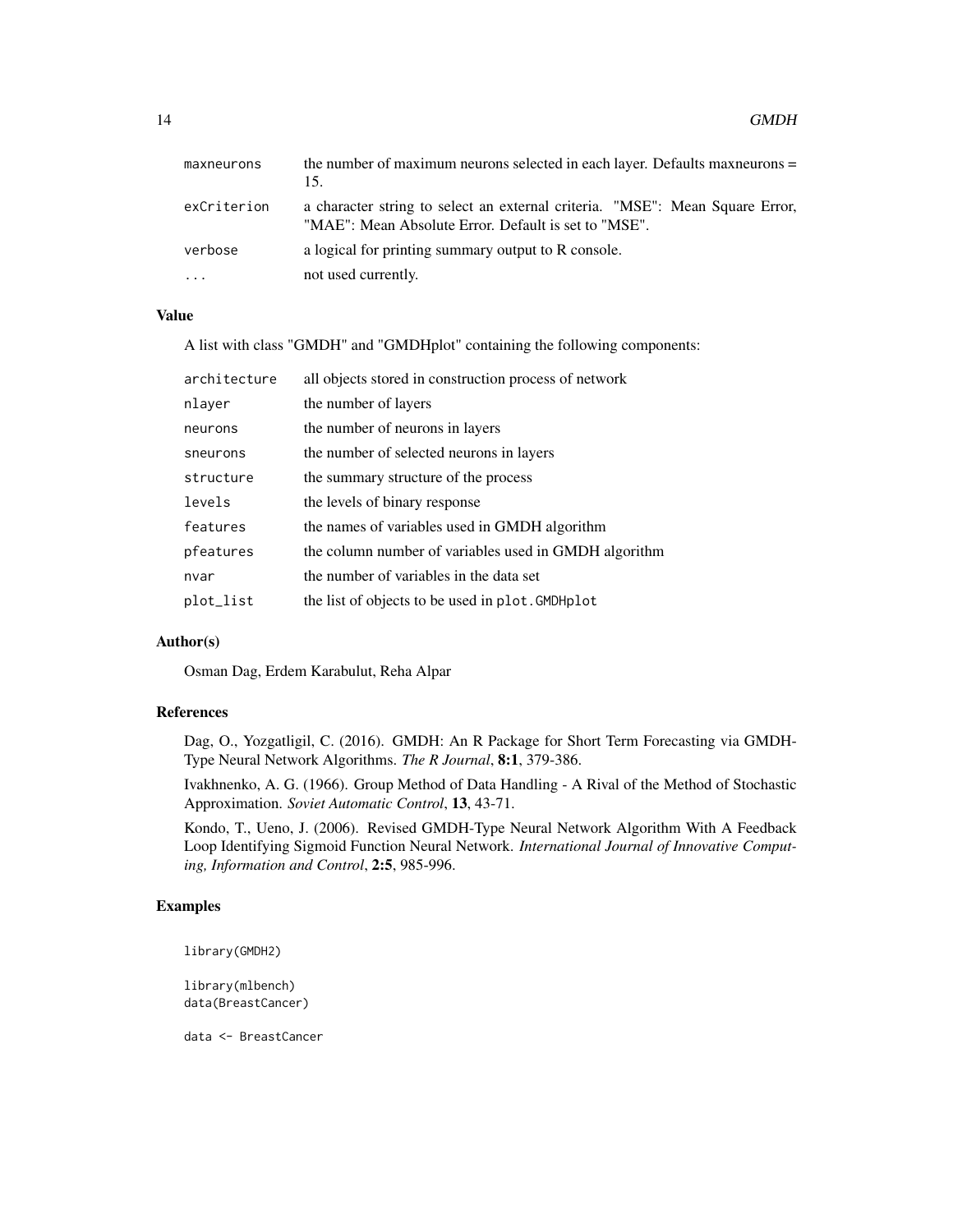```
# to obtain complete observations
completeObs <- complete.cases(data)
data <- data[completeObs,]
x <- data.matrix(data[,2:10])
y \leftarrow data[, 11]seed <- 12345
set.seed(seed)
nobs <- length(y)
# to split train, validation and test sets
indices <- sample(1:nobs)
ntrain <- round(nobs*0.6,0)
nvalid <- round(nobs*0.2,0)
ntest <- nobs-(ntrain+nvalid)
train.indices <- sort(indices[1:ntrain])
valid.indices <- sort(indices[(ntrain+1):(ntrain+nvalid)])
test.indices <- sort(indices[(ntrain+nvalid+1):nobs])
x.train <- x[train.indices,]
y.train <- y[train.indices]
x.valid <- x[valid.indices,]
y.valid <- y[valid.indices]
x.test <- x[test.indices,]
y.test <- y[test.indices]
set.seed(seed)
# to construct model via GMDH algorithm
model <- GMDH(x.train, y.train, x.valid, y.valid)
predict(model, x.test)
```
plot.GMDHplot *Plotting Using GMDH and dce-GMDH Algorithms for Binary Classification*

#### Description

This function plots minimum specified external criterion across layers based upon a model trained by GMDH or dceGMDH. This is plotted for validation set.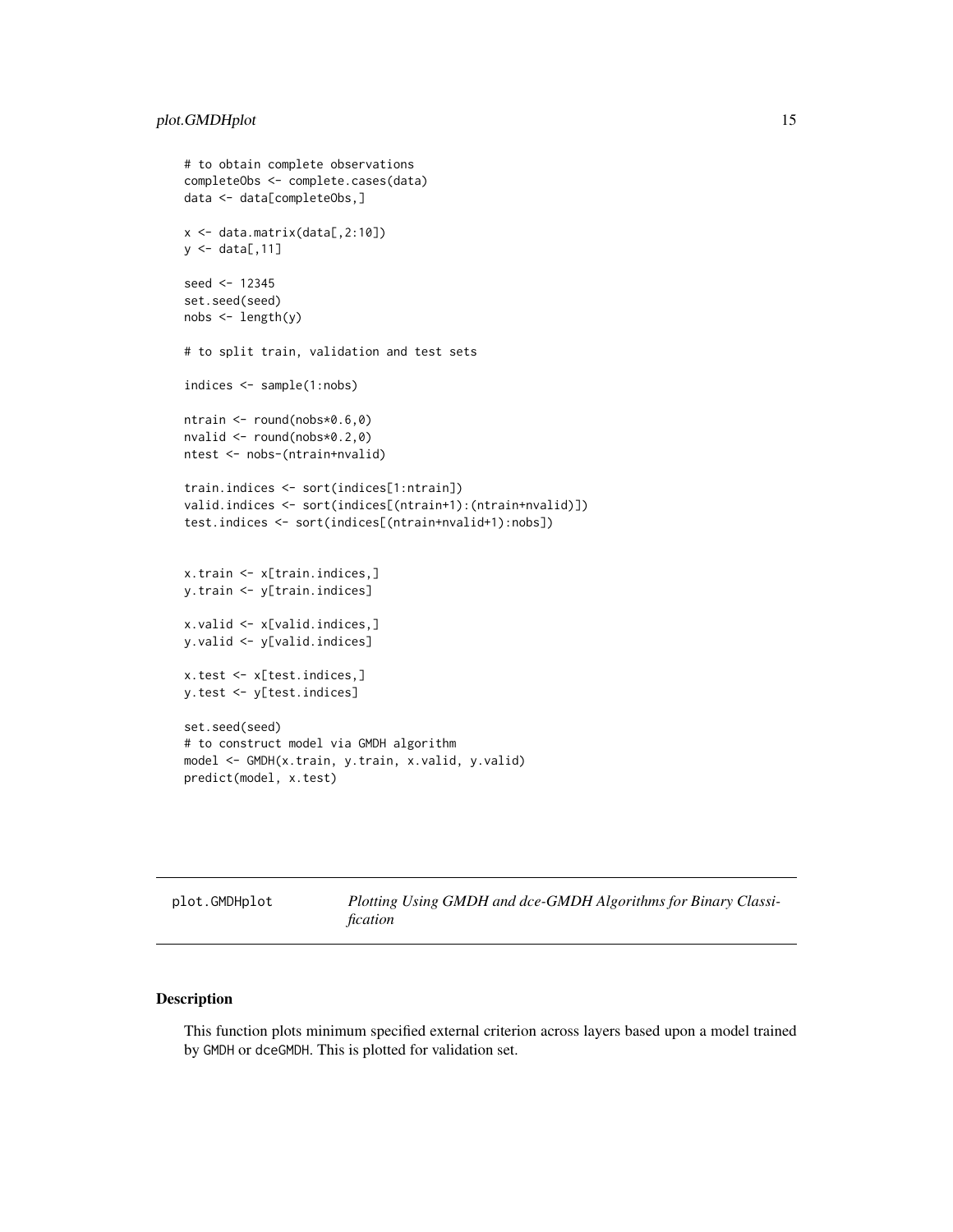#### <span id="page-15-0"></span>Usage

```
## S3 method for class 'GMDHplot'
plot(x, \ldots)
```
#### Arguments

| $\boldsymbol{\mathsf{x}}$ | an object of class created by GMDH or dceGMDH. |
|---------------------------|------------------------------------------------|
| .                         | currently not used.                            |

#### Author(s)

Osman Dag

#### See Also

[GMDH](#page-12-1), [dceGMDH](#page-9-1)

#### Examples

```
library(GMDH2)
```
library(mlbench) data(BreastCancer)

data <- BreastCancer

```
# to obtain complete observations
completeObs <- complete.cases(data)
data <- data[completeObs,]
```

```
x <- data.matrix(data[,2:10])
y \leftarrow \text{data}[, 11]
```

```
seed <- 12345
set.seed(seed)
nobs \leftarrow length(y)
```

```
# to split train, validation and test sets
indices <- sample(1:nobs)
```

```
ntrain <- round(nobs*0.6,0)
nvalid <- round(nobs*0.2,0)
ntest <- nobs-(ntrain+nvalid)
```

```
train.indices <- sort(indices[1:ntrain])
valid.indices <- sort(indices[(ntrain+1):(ntrain+nvalid)])
test.indices <- sort(indices[(ntrain+nvalid+1):nobs])
```

```
x.train <- x[train.indices,]
```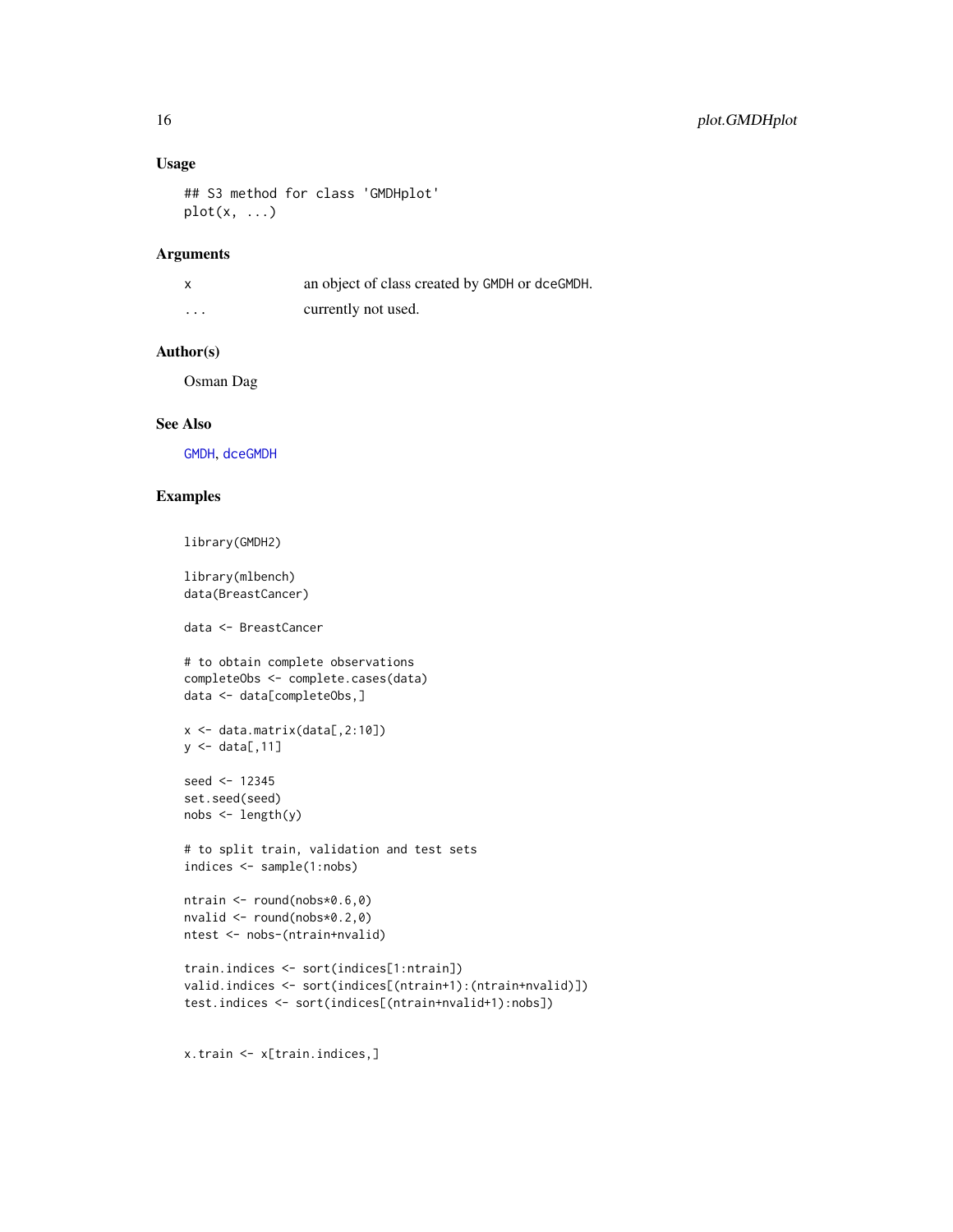```
y.train <- y[train.indices]
x.valid <- x[valid.indices,]
y.valid <- y[valid.indices]
x.test <- x[test.indices,]
y.test <- y[test.indices]
set.seed(seed)
# to construct model via GMDH algorithm
model <- GMDH(x.train, y.train, x.valid, y.valid)
plot(model)
# to construct model via dce-GMDH algorithm
model2 <- dceGMDH(x.train, y.train, x.valid, y.valid)
plot(model2)
```
predict.dceGMDH *Predicting Using dce-GMDH Algorithm for Binary Classification*

#### Description

This function predicts values based upon a model trained by dceGMDH.

#### Usage

```
## S3 method for class 'dceGMDH'
predict(object, x, type = "class", ...)
```
#### Arguments

| object | an object of class "dceGMDH", created by dceGMDH.                                                                                                                                                                 |
|--------|-------------------------------------------------------------------------------------------------------------------------------------------------------------------------------------------------------------------|
| x.     | a matrix containing the new input data.                                                                                                                                                                           |
| type   | a character string to return predicted output. If type $=$ "class", the function<br>returns the predicted classes. If type = "probability", it returns the predicted<br>probabilities. Default is set to "class". |
| .      | currently not used.                                                                                                                                                                                               |

#### Value

A vector of predicted values of corresponding classes depending on type specified.

#### Author(s)

Osman Dag, Erdem Karabulut, Reha Alpar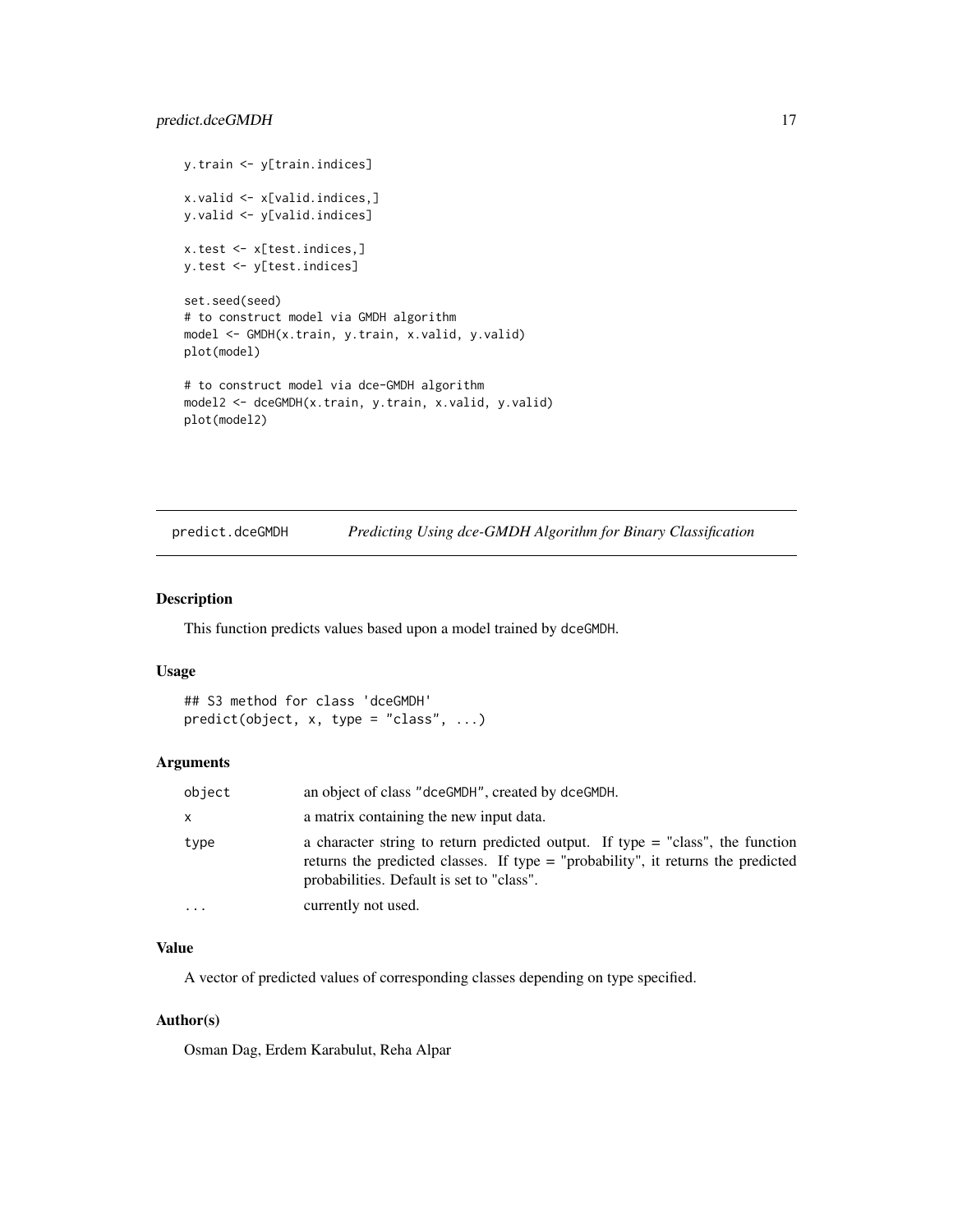#### See Also

[dceGMDH](#page-9-1)

#### Examples

```
library(GMDH2)
library(mlbench)
data(BreastCancer)
data <- BreastCancer
# to obtain complete observations
completeObs <- complete.cases(data)
data <- data[completeObs,]
x \leftarrow data.matrix(data[,2:10])
y \leftarrow data[, 11]seed <- 12345
set.seed(seed)
nobs <- length(y)
# to split train, validation and test sets
indices <- sample(1:nobs)
ntrain <- round(nobs*0.6,0)
nvalid <- round(nobs*0.2,0)
ntest <- nobs-(ntrain+nvalid)
train.indices <- sort(indices[1:ntrain])
valid.indices <- sort(indices[(ntrain+1):(ntrain+nvalid)])
test.indices <- sort(indices[(ntrain+nvalid+1):nobs])
x.train <- x[train.indices,]
y.train <- y[train.indices]
x.valid <- x[valid.indices,]
y.valid <- y[valid.indices]
x.test <- x[test.indices,]
y.test <- y[test.indices]
set.seed(seed)
# to construct model via dce-GMDH algorithm
model <- dceGMDH(x.train, y.train, x.valid, y.valid)
# to obtain predicted classes for test set
predict(model, x.test, type = "class")
```
<span id="page-17-0"></span>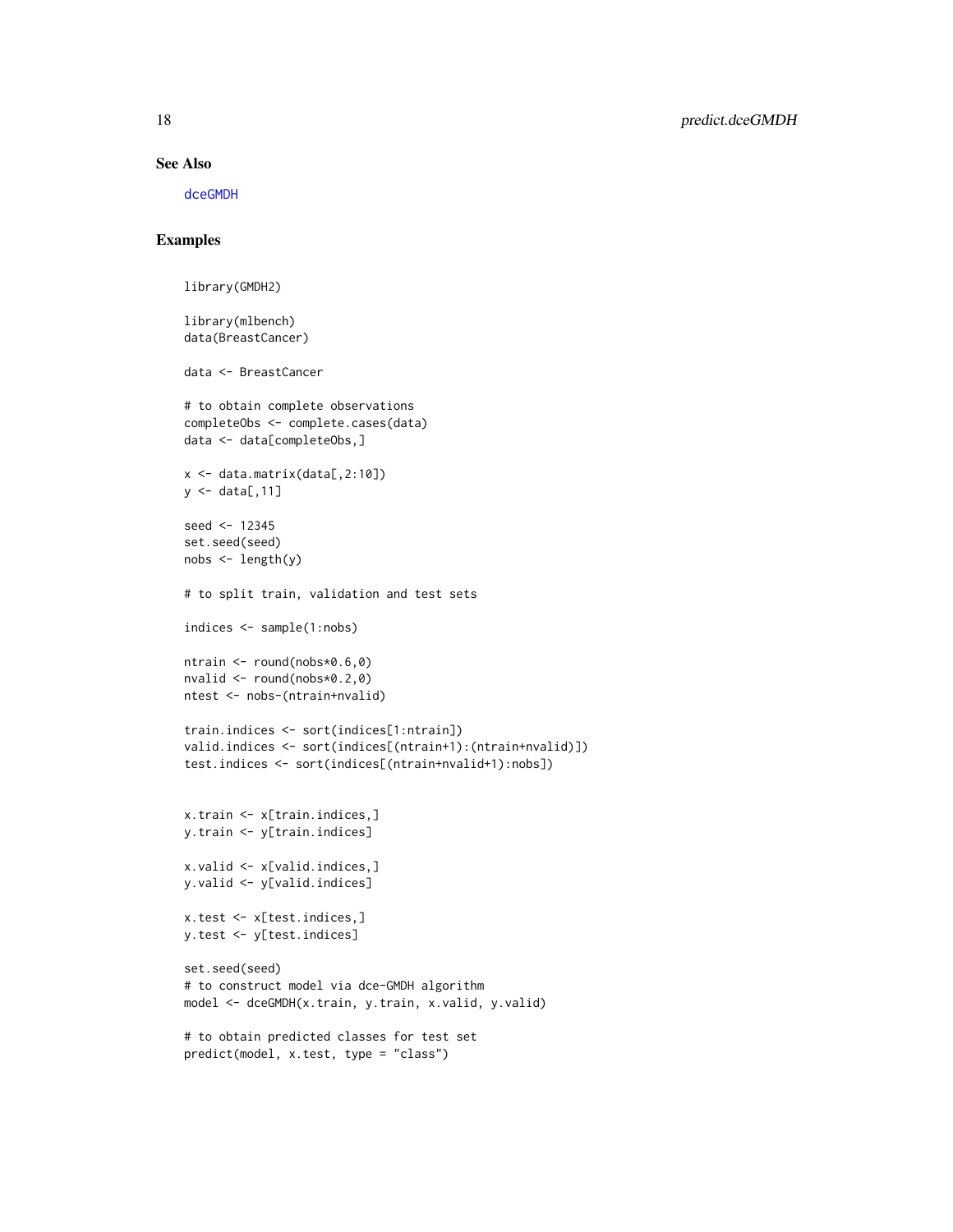```
# to obtain predicted probabilities for test set
predict(model, x.test, type = "probability")
```
predict.GMDH *Predicting Using GMDH Algorithm for Binary Classification*

#### Description

This function predicts values based upon a model trained by GMDH.

#### Usage

```
## S3 method for class 'GMDH'
predict(object, x, type = "class", ...)
```
#### Arguments

| object | an object of class "GMDH", created by GMDH.                                                                                                                                                                       |
|--------|-------------------------------------------------------------------------------------------------------------------------------------------------------------------------------------------------------------------|
| x      | a matrix containing the new input data.                                                                                                                                                                           |
| type   | a character string to return predicted output. If type $=$ "class", the function<br>returns the predicted classes. If type = "probability", it returns the predicted<br>probabilities. Default is set to "class". |
| .      | currently not used.                                                                                                                                                                                               |

#### Value

A vector of predicted values of corresponding classes depending on type specified.

#### Author(s)

Osman Dag, Erdem Karabulut, Reha Alpar

#### See Also

**[GMDH](#page-12-1)** 

#### Examples

library(GMDH2)

library(mlbench) data(BreastCancer)

data <- BreastCancer

# to obtain complete observations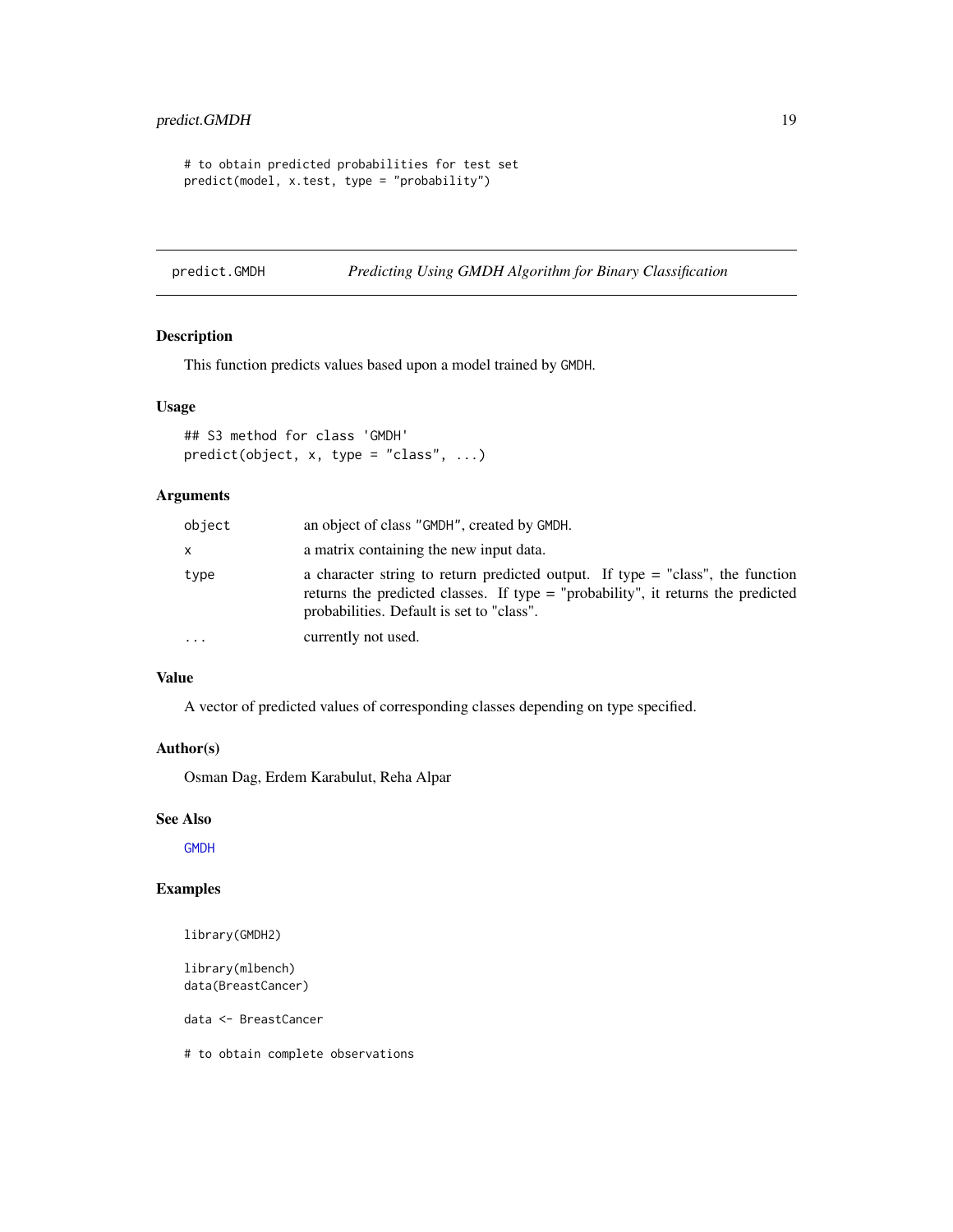```
completeObs <- complete.cases(data)
data <- data[completeObs,]
x <- data.matrix(data[,2:10])
y \leftarrow data[, 11]seed <- 12345
set.seed(seed)
nobs < - length(y)
# to split train, validation and test sets
indices <- sample(1:nobs)
ntrain <- round(nobs*0.6,0)
nvalid <- round(nobs*0.2,0)
ntest <- nobs-(ntrain+nvalid)
train.indices <- sort(indices[1:ntrain])
valid.indices <- sort(indices[(ntrain+1):(ntrain+nvalid)])
test.indices <- sort(indices[(ntrain+nvalid+1):nobs])
x.train <- x[train.indices,]
y.train <- y[train.indices]
x.valid <- x[valid.indices,]
y.valid <- y[valid.indices]
x.test <- x[test.indices,]
y.test <- y[test.indices]
set.seed(seed)
# to construct model via GMDH algorithm
model <- GMDH(x.train, y.train, x.valid, y.valid)
# to obtain predicted classes for test set
predict(model, x.test, type = "class")
# to obtain predicted probabilities for test set
predict(model, x.test, type = "probability")
```
Table *Table for Simple Descriptive Statistics*

#### Description

Table produces a table for simple descriptive statistics for a binary response.

<span id="page-19-0"></span>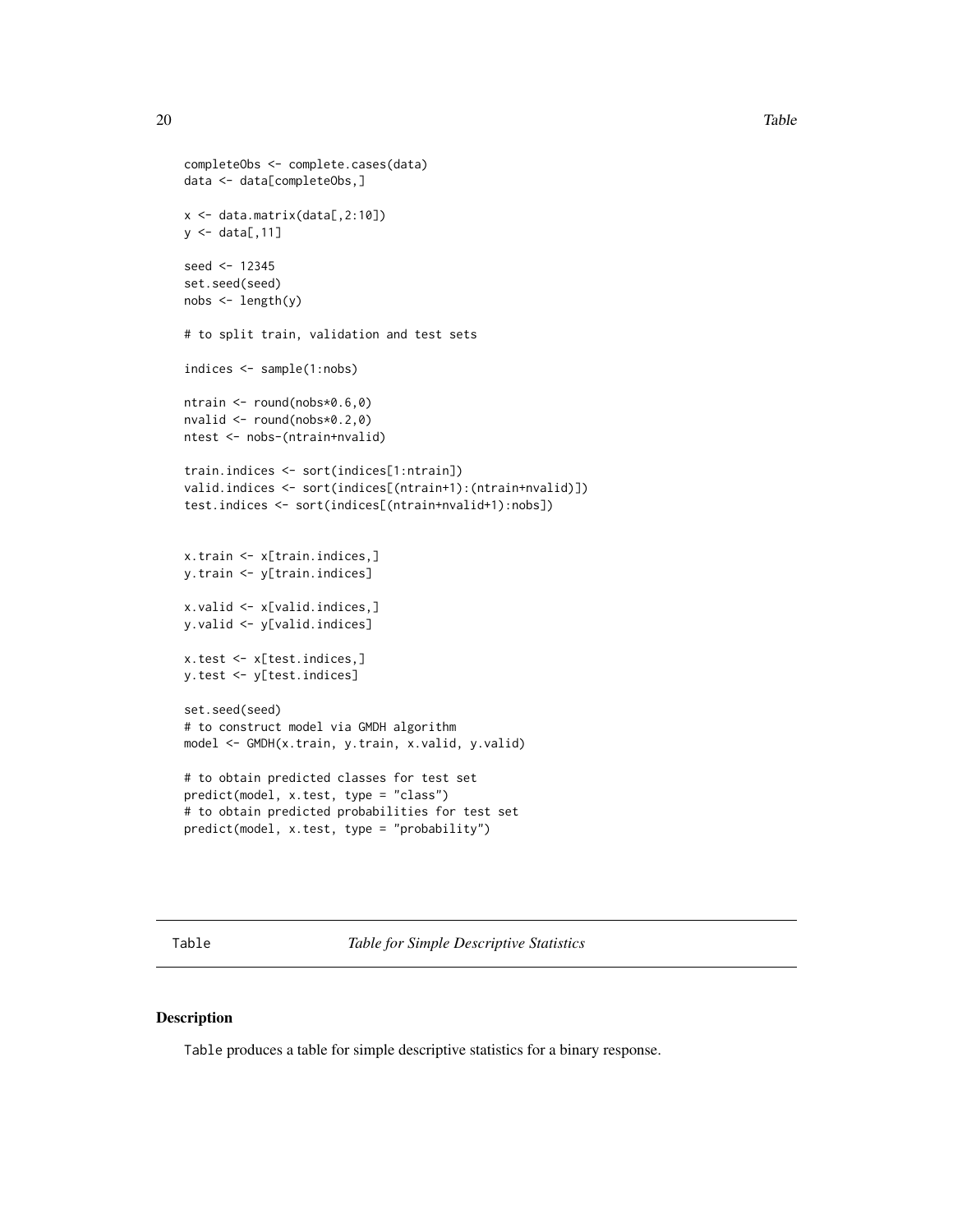#### Table 21

#### Usage

```
Table(x, y, option = "min-max", percentages = "column", ndigits = c(2,1),
 output = "R")
```
#### Arguments

| $\times$    | a data frame including all variables.                                                                                                                                                                                                                                |
|-------------|----------------------------------------------------------------------------------------------------------------------------------------------------------------------------------------------------------------------------------------------------------------------|
| y           | a factor of binary response variable.                                                                                                                                                                                                                                |
| option      | an option to return "min-max" or "Q1-Q3". Default is set to "min-max".                                                                                                                                                                                               |
| percentages | a character string to select the desired percentages. To use column or row per-<br>centages, percentages should be set to "column" or "row", respectively. The<br>percentages argument is set to "total" to obtain total percentages. Default is set<br>to "column". |
| ndigits     | a vector of two numbers. The first one is used to specify the number of digit<br>for numeric/integer variables. The second one specifies the number of digits for<br>percentages of factor/ordered variables. Default is set to ndigits = $c(2,1)$ .                 |
| output      | a character string to specify the format of descriptive statistics. If output = "La-<br>TeX", it returns the table as latex format. If output $=$ "HTML", it produces the<br>table as html format. If output $=$ "R", it returns the table in R console.             |

#### Author(s)

Osman Dag

#### Examples

library(GMDH2)

library(mlbench) data(BreastCancer)

data <- BreastCancer

# to obtain complete observations completeObs <- complete.cases(data) data <- data[completeObs,]

```
x \le - data[,2:10]
y <- data[,11]
```
Table(x, y)  $Table(x, y, output = "LaTeX")$